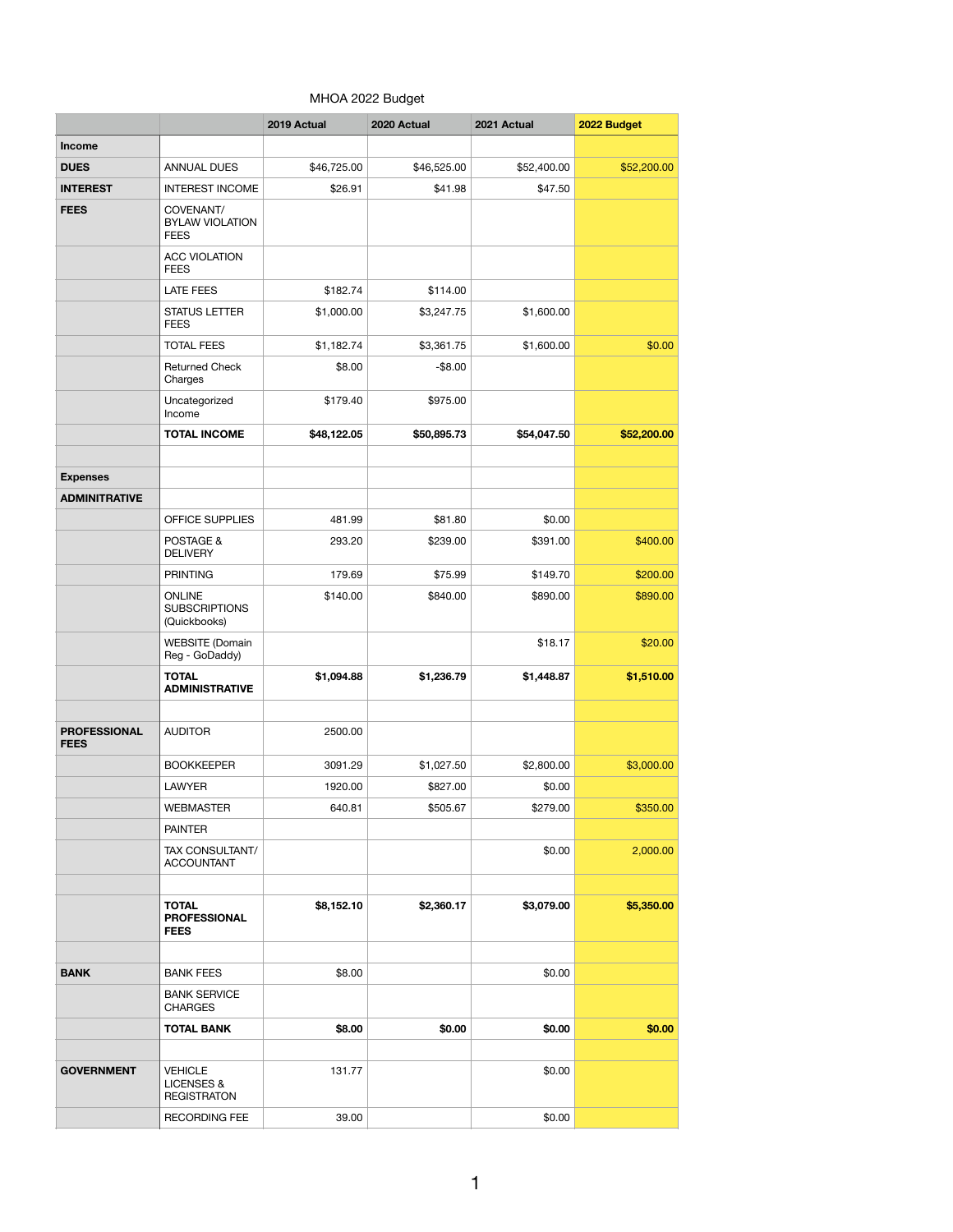|                            |                                                                | 2019 Actual    | 2020 Actual | 2021 Actual | 2022 Budget |
|----------------------------|----------------------------------------------------------------|----------------|-------------|-------------|-------------|
|                            | <b>STATE HOA</b><br><b>REGISTRATION</b><br>(DORA)              |                | \$33.00     | \$48.00     | \$50.00     |
|                            | <b>COUNTY REAL</b><br><b>ESTATE TAXES</b>                      | \$1,146.52     | \$1,204.34  | \$1,239.64  | \$1,300.00  |
|                            | TOTAL<br><b>GOVERNMENT</b>                                     | \$1,317.29     | \$1,237.34  | \$1,287.64  | \$1,350.00  |
|                            |                                                                |                |             |             |             |
| <b>INSURANCE</b>           | ASSOCIATION<br><b>INSURANCE</b>                                | 2728.00        | \$2,517.07  | \$2,747.00  | \$2,800.00  |
|                            | <b>VEHICLE</b><br><b>INSURANCE</b>                             | 1314.05        | $-$24.16$   | \$0.00      |             |
|                            | Uncategorized<br>Insurance                                     | 678.55         | \$107.84    | \$0.00      |             |
|                            | <b>TOTAL</b><br><b>INSURANCE</b>                               | \$4,720.60     | \$2,600.75  | \$2,747.00  | \$2,800.00  |
|                            |                                                                |                |             |             |             |
| <b>MEETINGS</b>            | ANNUAL MEETING                                                 | 509.76         | \$241.83    | \$100.00    | \$315.00    |
|                            | <b>BOARD MEETINGS</b>                                          | 85.13          | \$25.00     | \$75.00     | \$75.00     |
|                            | <b>TOTAL MEETINGS</b>                                          | \$594.89       | \$266.83    | \$175,00    | \$390.00    |
|                            |                                                                |                |             |             |             |
| <b>POND</b>                | <b>COMPLIANCE</b><br><b>REPAIRS FOR</b><br><b>INLET/OUTLET</b> | \$37.50        |             |             |             |
|                            | <b>GATE AND LOCK</b>                                           |                |             | \$1,500.00  |             |
|                            | <b>FISH</b>                                                    | \$800.00       | \$800.00    | \$800.00    | \$800.00    |
|                            | POND ROAD<br><b>MAINTENANCE</b>                                |                |             |             |             |
|                            | <b>TOTAL POND</b>                                              | \$837.50       | \$800.00    | \$2,300.00  | \$800.00    |
|                            |                                                                |                |             |             |             |
| <b>OUTLOTS</b>             | <b>GATE AND LOCK</b>                                           |                |             |             |             |
|                            | <b>FENCING</b>                                                 |                |             |             |             |
|                            | <b>BURN PIT USE/</b><br>MAINTENANCE                            | \$4,701.00     |             | \$0.00      |             |
| Road<br><b>Maintenance</b> | <b>TOTAL OUTLOTS</b>                                           | \$4,701.00     | \$0.00      | \$0.00      | \$0.00      |
| <b>GRADER</b>              | <b>GRADER FUEL</b>                                             | $-$10.00$      |             |             |             |
|                            | <b>GRADER REPAIRS</b>                                          | 1260.77        |             |             |             |
|                            | TOTAL GRADER                                                   | \$1,250.77     |             | \$0.00      |             |
|                            |                                                                |                |             |             |             |
| <b>TRUCKS</b>              | TRUCK FUEL AND<br>OIL                                          | 591.06         | \$329.23    |             |             |
|                            | TRUCK REPAIR                                                   | 3035.44        |             |             |             |
|                            | TOTAL TRUCKS                                                   | \$3,626.50     | \$329.23    | \$0.00      |             |
|                            |                                                                |                |             |             |             |
| <b>ROADS-GENERAL</b>       |                                                                | \$9,712.50     |             |             |             |
| <b>ROADS-SUMMER</b>        | GRAVEL                                                         | 5100.00   incl |             | incl        | 6000.00     |
|                            | <b>GRADING</b>                                                 | 312.50         | \$7,500.00  | \$15,284.00 | \$16,000.00 |
|                            | <b>WEED CONTROL</b>                                            |                |             | \$0.00      |             |
|                            | <b>CULVERTS AND</b>                                            |                |             | \$0.00      | \$4,000.00  |
|                            | <b>DITCHES</b>                                                 |                |             |             |             |
|                            | <b>TOTAL SUMMER</b><br><b>MAINTENANCE</b>                      | \$5,412.50     | \$7,500.00  | \$15,284.00 | \$26,000.00 |